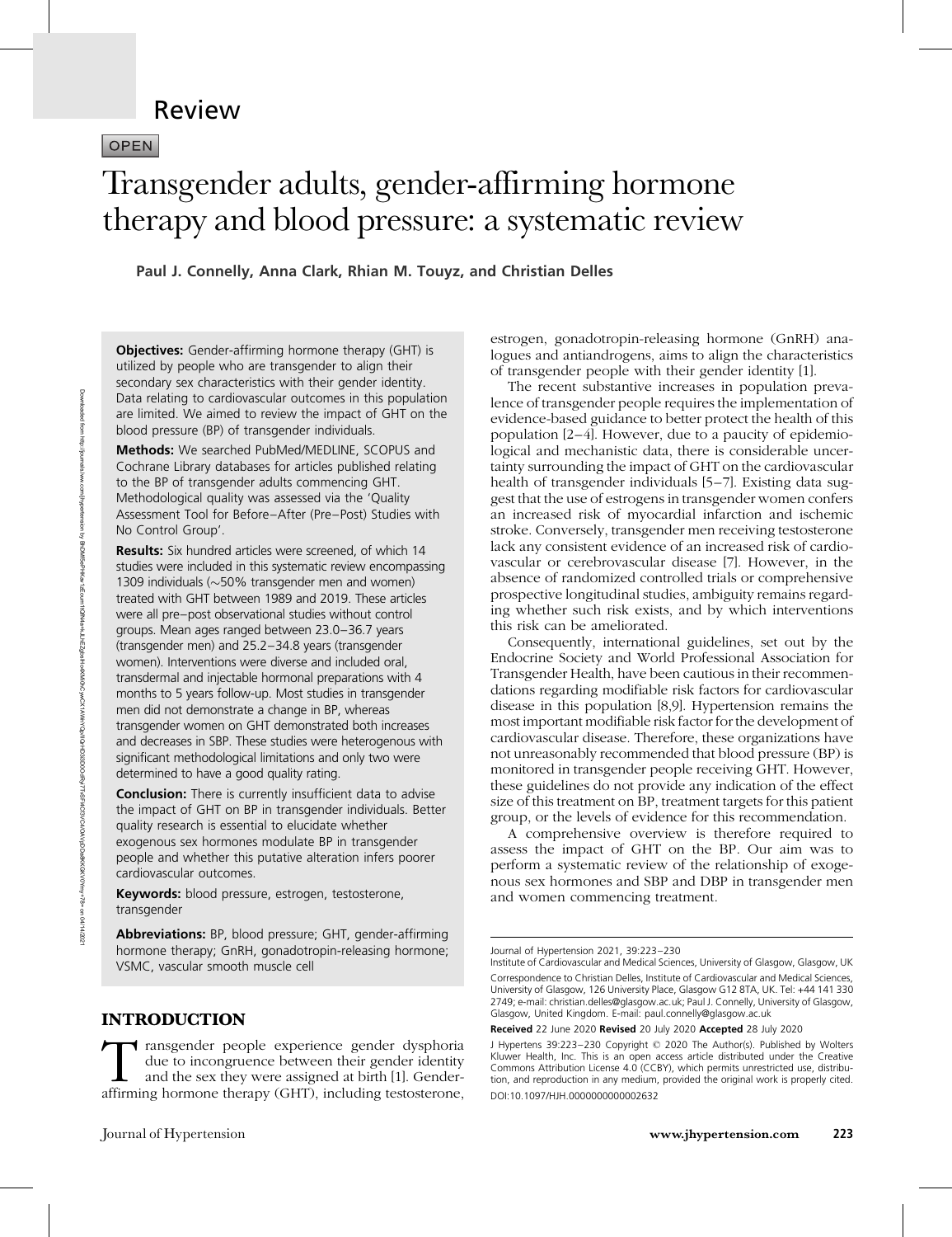## METHODS

## Eligibility criteria

We included randomized trials and observational studies of transgender individuals who used GHT regardless of gender-reassignment surgery status. Eligible studies included transgender men prescribed testosterone and transgender women prescribed estrogen, antiandrogens (cyproterone acetate, finasteride or spironolactone) or GnRH agonists. Studies were included regardless of dose of GHT. Studies were required to provide a comparison of BP before and after/during treatment for a minimum of 3 months. Articles with participants under the age of 16 were excluded in addition to review articles, commentaries and letters that did not contain original data. BP measurements could include manual, automated or ambulatory recordings. Many transgender individuals receiving GHT may be gender non-binary (e.g. their gender identity or expression does not confirm to typical binary gender), and may not consider themselves as simply men or women [3]. However, for the purposes of this systematic review, transgender people treated with estrogen (with or without antiandrogens and GnRH analogues) were considered transgender women, whereas transgender individuals treated with testosterone were considered transgender men.

## Search strategy

The current systematic review adhered to the Preferred Reporting Items for Systematic Reviews guidelines [10]. PubMed/MEDLINE, SCOPUS and Cochrane Library databases were searched for articles published until 13 January 2020. The search was limited to English language articles.

The following medical subject headings were used in the search: 'blood pressure' AND 'transgender' OR 'transgender person' OR 'person, transgender' OR 'persons, transgender' OR 'transgender persons' OR 'transmasculine' OR 'transfeminine' OR 'trans masculinization' OR 'trans feminization' OR 'gender incongruent' OR 'gender dysphoric' OR 'gender affirming' OR 'transsexual persons' OR 'person, transsexual' OR 'persons, transsexual' OR 'transsexual person' OR 'transgender male' OR 'transgender female' OR 'transgender man' OR 'transgender woman' OR 'trans man' OR 'trans woman' OR 'cross-sex'.

## Data extraction, outcome and quality

The literature search, data extraction and quality assessment were conducted independently by two investigators (P.J.C. and A.C.). In the case of disagreement between the two reviewers, consensus was achieved after consulting with a third reviewer (C.D.). Duplicate records were removed and study titles and abstracts were screened to identify potentially eligible articles for inclusion in the full text review. The selected articles were read in full for confirmation of eligibility and data extraction. Data extracted from these articles included name of the first author, publication year, country, number of participants, duration of the follow-up, intervention (dose and therapy), and SBP and DBP before and after the introduction of GHT.

To determine the quality of the included studies the National Institute of Health Quality Assessment Tool for Before–After (Pre–Post) Studies with No Control Group was utilized [11]. This tool is comprised of 12 questions used to assess the risk of types of bias, such as selection, reporting or observer bias. The methodological quality of included studies was assessed by two authors (P.J.C. and A.C.) separately. Each study was defined as poor, fair or good based on the answers compiled from this tool. To determine the level of agreement between assessing authors, Cohen's kappa was calculated [12]. A score less than 0.4 is considered poor, between 0.4 and 0.8 fair to substantial, and above 0.8 as almost perfect interrater agreement. A meta-analysis of uncontrolled pre–post standardized mean differences in BP was not performed as they lack independence and fail to discern between intra-individual and interventional effects [13].

## RESULTS

## Study selection and characteristics

Our multidatabase literature search identified 600 nonduplicated potentially relevant records (Fig. 1). No records were identified through other resources. Following the screening of these records' titles and abstracts, 84 full text articles were assessed for eligibility; however, 70 articles were excluded due to not being original investigations, not assessing relevant outcomes, not obtaining pre-GHT outcome measurements [14] or including adolescent populations [15–18].

Consequently, 14 studies were included in this systematic review encompassing  $1309$  individuals ( $\sim$ 50% transgender men and women) treated with GHT between 1989 and 2019. Follow-up ranged between 4 months and 5 years. 11 of the included studies were undertaken in Europe and three in North America. Mean ages ranged between 23.0– 36.7 years in transgender men and 25.2–34.8 years in transgender women.

Of the included studies, all studies were pre–post observational studies without control groups. Only one study provided the device used to measure BP (BP-8800; Colin Corporation, Hayashi, Japan) [19], the position of measurement was acknowledged in four studies [19–21], and the use of multiple BP measurements mentioned in three studies [19,20,22].

## Transgender men

Between 2003 and 2019 a total of 13 studies measured the SBP and DBP of transgender men receiving GHT (Table 1). Mean follow-up time was 18.9 (SD 14.2) months (range 4– 60 months). The average sample size was  $\sim$ 50; however, three studies recruited less than 20 individuals [19,23,24].

Various formulations of testosterone were administered in these studies including intramuscular testosterone undecanoate  $(n=8)$ , intramuscular testosterone esters  $(n=7)$ , transdermal testosterone gel ( $n = 2$ ) or patches ( $n = 1$ ), oral testosterone undecanoate  $(n = 1)$ , or subcutaneous testosterone cypionate  $(n=1)$ . One study did not specify the formulation of intramuscular testosterone administered [23].

As demonstrated in Table 1, the effect of testosterone GHT on BP varies considerably between these studies. The majority of these studies did not demonstrate a significant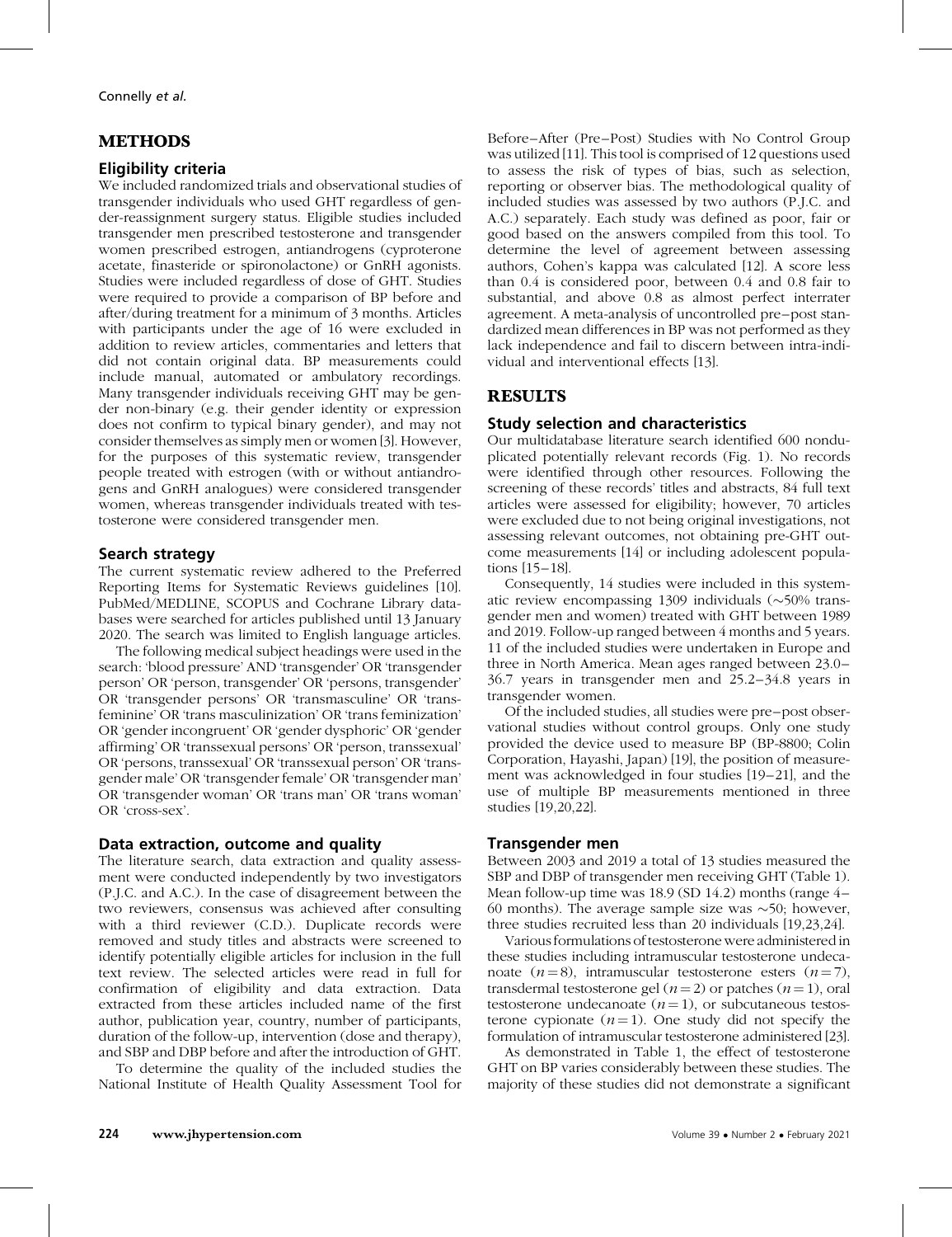

FIGURE 1 Flow diagram for study selection.

change in SBP  $(n=9)$ , whereas three studies reported a significant increase in SBP ranging between 4.3 and 13.3 mmHg [20,25,27] and only one study reported a significant decrease in SBP  $(4.6 \text{ mmHg})$  [22]. Most studies  $(n = 10)$ did not report a significant change in DBP.

#### Transgender women

Table 2 summarizes included studies  $(n = 10)$  of transgender women receiving estrogen therapy comprising of 661 individuals. These studies were undertaken between 1989 and 2019 with a mean follow-up of 16.4 (SD 7.9) months (range 6–31.7 months). The mean sample size of these studies was 66 individuals, with the largest being conducted by van Velzen et al. [21] of 242 individuals.

The doses and formulations of GHT vary significantly between studies. Oral estradiol valerate  $(n=6)$ , estradiol patches  $(n=6)$ , estradiol gel  $(n=2)$ , oral ethynyl estradiol  $(n=2)$ , oral conjugated estrogen  $(n=2)$ , sublingual micronized 17 $\beta$  estradiol (*n* = 1), intramuscular estradiol valerate

 $(n=2)$  and unspecified oral estrogen  $(n=1)$ , were utilized. Four studies provided transdermal estrogen patches rather than oral estrogen to those over the age of 40–45 years [21,28,30,31]. The most common antiandrogen was cyproterone acetate ( $n=7$ ), whereas spironolactone ( $n=3$ ) and flutamide ( $n=1$ ) was also utilized. No study incorporated the use of GnRH analogues while two studies utilized progestogens.

The outcomes relating to these studies are also diverse with three studies demonstrating a rise in SBP between 7.2 and 17.8 mm Hg [19,20,31] and three studies demonstrating a fall in SBP between 3.4 and 10mm Hg [21,24,32]. DBP was increased in two studies (3.2 to 5.7 mmHg) [19,20], with no significant change reported in seven studies.

The outcomes relating to these studies are also diverse with three studies demonstrating a rise in SBP between 7.2 and 17.8 mmHg [19,20,31] and three studies demonstrating a fall in SBP between 3.4 and 10mmHg [21,24,32]. DBP was increased in two studies (3.2 to 5.7 mmHg) [19,20], with no significant change reported in seven studies.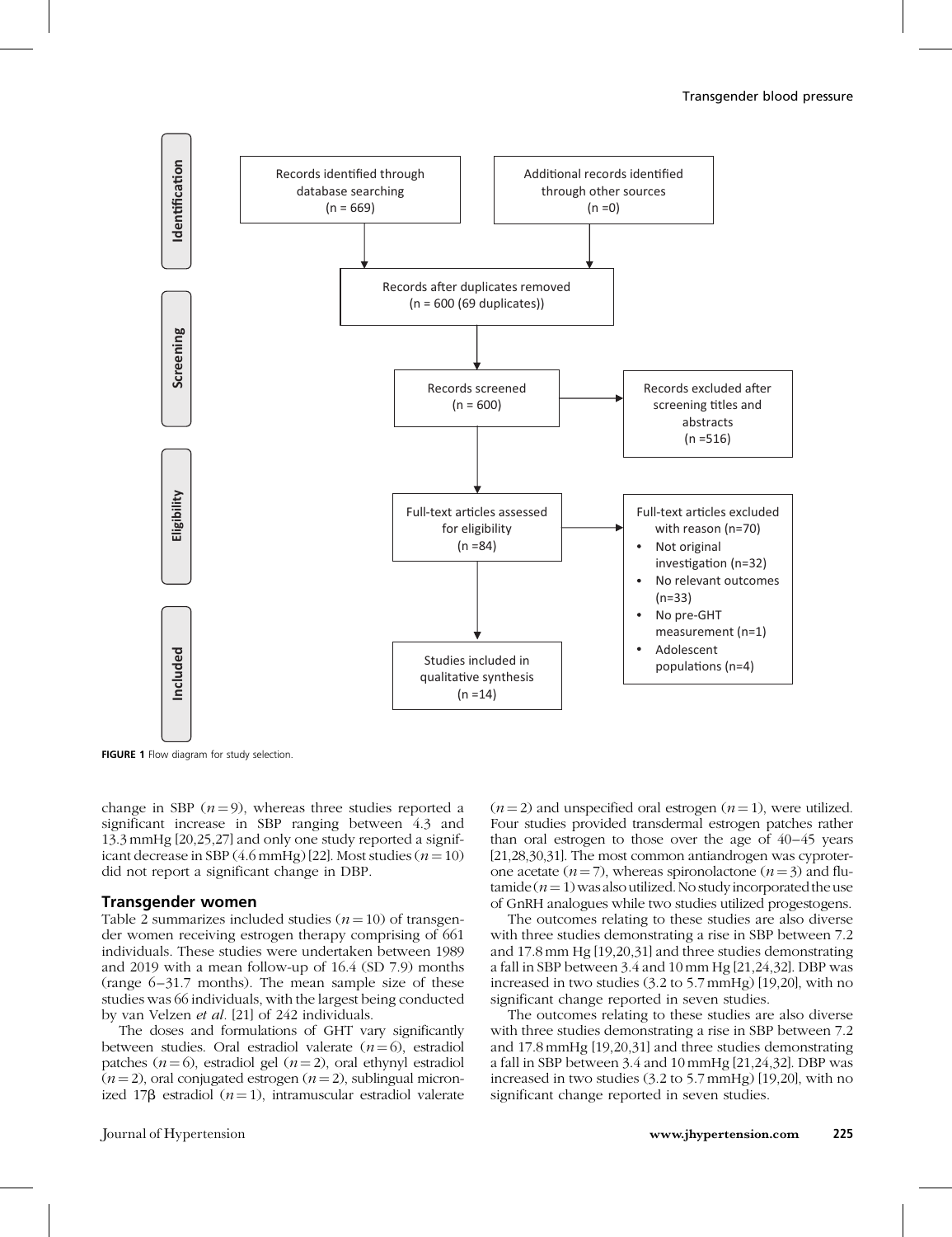#### TABLE 1. Blood pressure in testosterone exposed transgender men

|                               |                                    |                       |                          |                          |                                                                                                                                                                                         | Mean difference (mmHg) [95% CI]     |                                        |  |  |
|-------------------------------|------------------------------------|-----------------------|--------------------------|--------------------------|-----------------------------------------------------------------------------------------------------------------------------------------------------------------------------------------|-------------------------------------|----------------------------------------|--|--|
| Reference                     | Country                            | Follow-up<br>(months) | <b>Sample</b><br>size, n | Mean age<br>(years) (SD) | Intervention                                                                                                                                                                            | <b>SBP</b>                          | <b>DBP</b>                             |  |  |
| Elbers et al. [19]            | The Netherlands                    | 12                    | 17                       | 23(5)                    | 250 mg IM testosterone esters/<br>2 weeks                                                                                                                                               | $+1.0$ [-5.1, 7.1]                  | $-0.2$ [ $-4.6$ , 4.2]                 |  |  |
| Giltay et al. [22]            | The Netherlands                    | $\overline{4}$        | 81                       | 36.7(10)                 | 250 mg IM testosterone esters/<br>2 weeks $(n=61)$ or oral<br>testosterone undecanoate<br>160-240 mg/day $(n = 20)$                                                                     | $-4.6$ [ $-8.3$ . $-0.9$ ]          | $-2.1$ [ $-4.4$ , 0.2]                 |  |  |
| Mueller et al. [25]           | Germany                            | 12                    | 35                       | 29.6(8.9)                | 1 g IM testosterone<br>undecanoate/12 weeks                                                                                                                                             | $+4.3$ [-1.5, 10.1]                 | $+2.9$ [-0.3, 6.1]                     |  |  |
| Mueller et al. [27]           | Germany                            | 24                    | 45                       | 30.4(9.1)                | 1 g IM testosterone<br>undecanoate/12 weeks                                                                                                                                             | $+5.2$ [0.5, 9.9]                   | $+2.8[-0.0, 5.6]$                      |  |  |
| Wierckx et al. [30]           | Belgium, The<br><b>Netherlands</b> | 12                    | 53                       | 24.5 $(7.0)^a$           | 1 a IM testosterone<br>undecanoate at baseline,<br>then 6 weeks, then/12<br>weeks thereafter. If<br>intolerant of testosterone<br>undecanoate, 250 mg IM<br>testosterone esters/2 weeks | $+4.1$ [-0.5, 8.7] <sup>a</sup>     | $+2.3$ [-1.5, 6.1] <sup>a</sup>        |  |  |
| Colizzi et al. [20]           | Spain                              | 24                    | 43                       | 28.8 (5.6)               | 250 mg IM testosterone ester/<br>$21.16 \pm 3.17$ days                                                                                                                                  | $+13.3$ [9.6, 13.3]                 | $+3.7$ [0.24, 7.2]                     |  |  |
| Quirós et al. [31]            | Spain                              | 24                    | 97                       | 28.6(8.6)                | 50 mg transdermal testosterone<br>gel/day or 1 g IM<br>testosterone undecanoate<br>1 g/12 weeks                                                                                         | $+2.2$ [-0.9, 5.3]                  | $+1.5$ [-1.1, 4.1]                     |  |  |
| Deutsch et al. [32]           | <b>USA</b>                         | 6                     | 34                       | 27(6.9)                  | 50-70 mg subcutaneous<br>testosterone cypionate/week<br>$(n=31)$ , 5 g testosterone gel/<br>day $(n=2)$ or 4 mg<br>testosterone transdermal<br>patch/day $(n=1)$                        | $+3.0$ [-3.7, 9.7] <sup>b</sup>     | $-2[-6.0, 2.0]$ <sup>b</sup>           |  |  |
| Fernandez and<br>Tannock [23] | <b>USA</b>                         | 18                    | 19                       | 27(7)                    | $\sim$ 150 mg IM testosterone/2<br>weeks (type unspecified)                                                                                                                             | $-2.0$ [ $-12.6$ , 8.6]             | $-1$ [ $-7.9$ , 5.9]                   |  |  |
| Vita et al. [24]              | Italy                              | 25.5 <sup>c</sup>     | 11                       | 25.1(3.7)                | IM testosterone enanthate<br>$(n=10)$ or undecanoate<br>$(n=1)$ (dose/frequency<br>unspecified)                                                                                         | $+6.2$ [0.5, 11.8]                  | $+3.1$ [-1.9, 8.1]                     |  |  |
| Auer et al. [28]              | Germany                            | 12                    | 45                       | 27.5(1.3)                | 1 g IM testosterone<br>undecanoate/12 weeks                                                                                                                                             | $+7.2$ [-3.1, 17.5]                 | $+3.4[-2.9, 9.8]$                      |  |  |
| Gava et al. [26]              | Italy                              | 60                    | 50                       | 30.1 $(6.1)^a$           | 1 g IM testosterone<br>undecanoate at baseline,<br>then 6 weeks, then/12<br>weeks thereafter ( $n = 25$ ) or<br>250 mg IM testosterone<br>enanthate/3-4 weeks<br>$(n=25)$               | $-3.0$ [ $-6.6$ , 0.6] <sup>a</sup> | $-1.5$ [ $-4.6$ , $1.6$ ] <sup>a</sup> |  |  |
| van Velzen<br>et al. [21]     | Belgium, The<br><b>Netherlands</b> | 12                    | 118                      | 26.4(9.1)                | 1 g IM testosterone<br>undecanoate/12 weeks<br>$(n = 79)$ or 250 mg IM<br>testosterone esters/2 weeks<br>$(n=62)$ or 50 mg<br>testosterone gel/day ( $n = 47$ )                         | $+1.5$ [-1.5, 4.5] <sup>d</sup>     | $+1.8$ [-0.8, 4.4] <sup>d</sup>        |  |  |

95% CI, 95% confidence interval; IM, intramuscular.

 $\frac{a}{b}$ Pooled means  $\pm$  SD.

bData extracted from median and IQR.

<sup>c</sup>Mean follow-up of cohort.

<sup>d</sup>Data derived from percentage change in baseline values after adjustment for age, SD derived from 95% CI.

## Quality of evidence

Quality of methodology was assessed using the Quality Assessment Tool for Before–After Studies with no control group (Table 3). Inter-rater (P.J.C. and A.C.) agreement was 92.8% with an expected agreement of 69.4% and Cohen's kappa of 0.77 (standard error, 0.22), indicating substantial agreement. Only two studies were determined to have a good quality rating [20,21], however, as uncontrolled pre– post studies demonstrate weak evaluative designs, no study successfully fulfilled the entire quality criteria. Largely, studies did not provide power calculations or were underpowered to demonstrate significant changes in BP. Furthermore, studies did not report blinding, lacked multiple measurements before and after the introduction of GHT and comprised of significantly heterogenous groups receiving various doses, formulations and combinations of GHT treatments.

## DISCUSSION

The aim of this systematic review was to gain insights on the effects of GHT on BP of transgender men and women. This systematic review has examined the available evidence relating to BP alteration in this population. Overall, we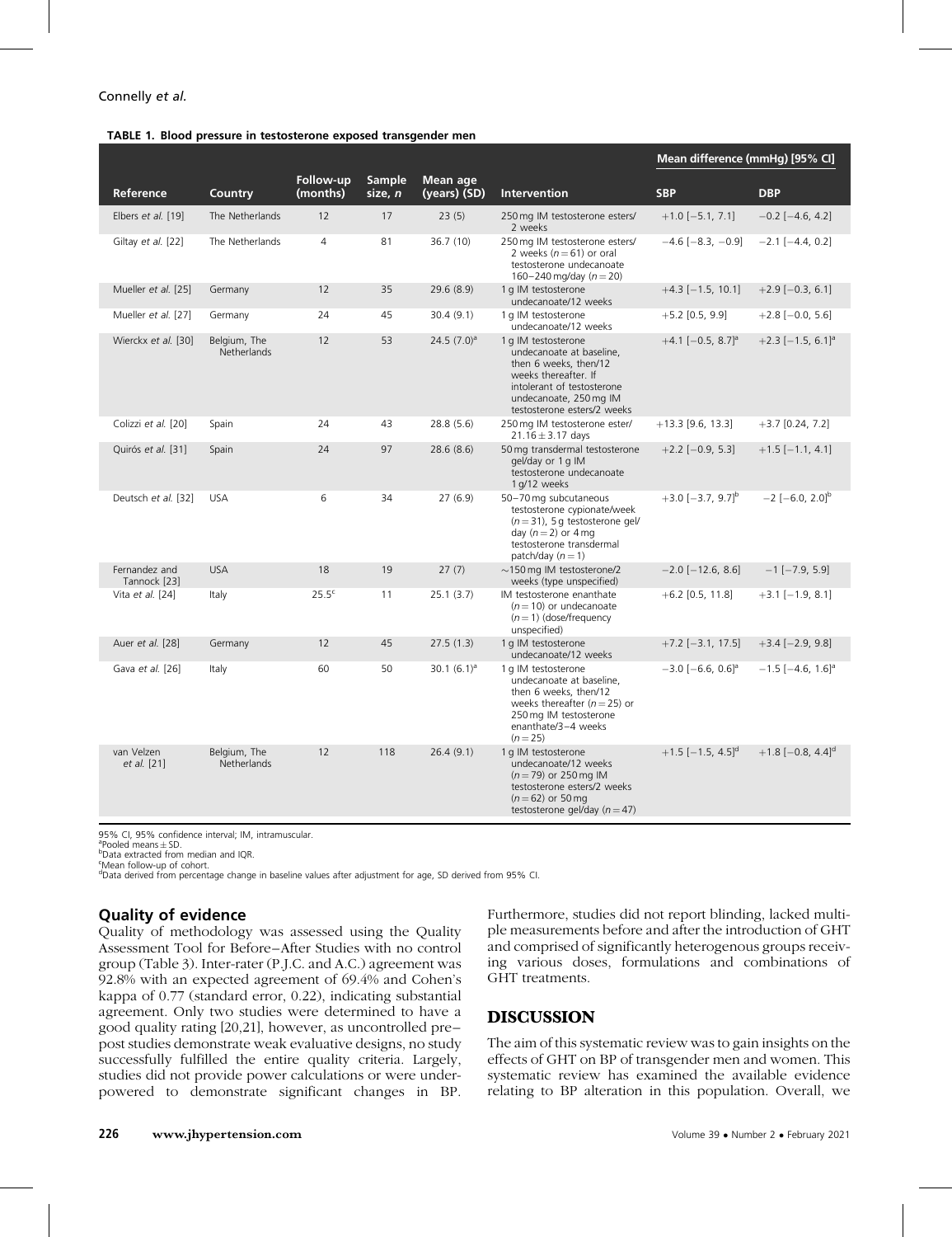#### TABLE 2. Blood pressure in estrogen exposed transgender women

|                                   |                             |                   |         |                           |                                                                                                                                                                                                                                                                                                                        | Mean difference (mmHg) [95% CI]                         |                                     |  |
|-----------------------------------|-----------------------------|-------------------|---------|---------------------------|------------------------------------------------------------------------------------------------------------------------------------------------------------------------------------------------------------------------------------------------------------------------------------------------------------------------|---------------------------------------------------------|-------------------------------------|--|
| Reference                         | Country                     | (months)          | size, n | Follow-up Sample Mean age | (years) (SD) Intervention                                                                                                                                                                                                                                                                                              | <b>SBP</b>                                              | <b>DBP</b>                          |  |
| Prior et al. [29] Canada          |                             | 12                | 23      | 30.7(6.2)                 | 0.625 mg increasing to 2.5 mg<br>conjugated estrogen twice daily for<br>3/4 weeks, followed by 10 mg<br>medroxyprogesterone/day during<br>weeks 3 and 4 or continuously if<br>gonadotrophins increased, to aid in<br>testosterone reduction or breast<br>development, in addition 100-<br>200 mg spironolactone/day    | $-7.3$ [ $-15.3$ , 0.7] <sup>a</sup>                    | $-2.6$ [ $-9.3$ , 4.1] <sup>a</sup> |  |
| Elbers<br>et al. [19]             | The Netherlands             | 12                | 20      | 26(6)                     | $100 \mu$ g oral ethinyl estradiol and<br>100 mg cyproterone acetate/day                                                                                                                                                                                                                                               | $+7.2$ [0.2, 14.6]                                      | $+5.7$ [0.0, 11.4]                  |  |
| Wierckx<br>et al. [30]            | Belgium, The<br>Netherlands | 12                | 53      | 30.3 $(14.1)^e$           | <45 Years ( $n = 40$ ) 4 mg oral estradiol<br>valerate and 50 mg cyproterone<br>acetate/day. > 45 Years ( $n = 13$ )<br>100 $\mu$ g/24 h transdermal 17 $\beta$<br>estradiol patch. If intolerant of this,<br>$2 \,\text{mg}$ transdermal $17\beta$ estradiol gel<br>twice daily or 4 mg estradiol valerate<br>per day | $-5.4$ [ $-10.8$ , 0.0] <sup>e</sup>                    | $-0.1$ [ $-4.0$ , 3.8] <sup>e</sup> |  |
| Colizzi et al.<br>$[20]$          | Spain                       | 24                | 79      | 30.2(9.6)                 | $2.12 \pm 0.57$ mg transdermal estradiol<br>gel/day and 100 mg cyproterone<br>acetate/day                                                                                                                                                                                                                              | $+17.8$ [14.4, 21.2]                                    | $+3.2$ [0.3, 6.1]                   |  |
| Quirós et al.<br>$[31]$           | Spain                       | 24                | 150     | 32.4 (10.1)               | Oral estrogen (conjugated equine<br>estrogens or estradiol valerate) and<br>either cyproterone acetate or<br>flutamide. >40 Years were<br>recommended transdermal estrogens<br>(dose/frequency/formulation<br>unspecified)                                                                                             | $+6.4$ [3.5, 9.3]                                       | $+3.7$ [1.4, 5.9]                   |  |
| Deutsch<br>et al. [32]            | <b>USA</b>                  | 6                 | 16      | 29(9.4)                   | 2 mg sublingual micronized $17\beta$<br>estradiol twice daily ( $n = 14$ ) or<br>20 mg IM estradiol valerate/2 weeks<br>$(n=1)$ or 100 µg estradiol via<br>transdermal patch ( $n = 1$ ) in addition<br>to 50-100 mg spironolactone/day<br>$(n=15)$                                                                    | $-10.0[-17.0, -2.9]^{b}$ -11 [-19.7, -2.3] <sup>b</sup> |                                     |  |
| Fernandez and USA<br>Tannock [23] |                             | 18                | 33      | 31(10)                    | 1.71 mg oral estrogen (type<br>unspecified)/day $(\sim 50\%)$ ,<br>transdermal estrogen (dose/type/<br>frequency unspecified) (14%) or IM<br>estrogen (36%) (dose/type/frequency<br>unspecified), and 100 mg<br>spironolactone/day                                                                                     | $-6.0$ [ $-13.9$ , 1.9]                                 | $-5.0$ [ $-10.6$ , 0.6]             |  |
| Vita et al. [24] Italy            |                             | 31.7 <sup>c</sup> | 21      | 25.2(7)                   | 2-6 mg oral estradiol valerate/day and<br>50-100 mg cyproterone acetate/day<br>(if not undergoing gender<br>reassignment surgery). Patients<br>$(n=4)$ receiving ethylestradiol were<br>switched to estradiol valerate.<br>Progesterone was also utilized ( $n = 3$ )<br>(type/route/frequency unspecified)            | $-6.1$ [ $-11.0$ , $-1.2$ ]                             | $-4.0$ [ $-9.1$ , 1.1]              |  |
| Auer et al. [28] Germany          |                             | 12                | 24      | 34.8(1.4)                 | 2 mg oral estradiol valerate twice daily<br>or 100 µg transdermal 17ß estradiol<br>patch/day (if $>45$ years) and 50 mg<br>cyproterone acetate/day                                                                                                                                                                     | $-6.7$ [ $-13.9$ , 0.6]                                 | $-1.7$ [-6.1, 2.7]                  |  |
| van Velzen<br>et al. [21]         | Belgium, The<br>Netherlands | 12                | 242     | 32.3 (12.6)               | 2 mg oral estradiol valerate twice daily<br>$(n = 144)$ or 100 µg transdermal<br>estradiol patch/day (if age $>45$<br>years, $n = 98$ ), and 50 mg<br>cyproterone acetate/day                                                                                                                                          | $-3.4$ [ $-5.9$ , $-0.9$ ] <sup>d</sup>                 | $-1.8$ [ $-4.1$ , 0.5] <sup>d</sup> |  |

95% CI, 95% confidence interval; GHT, gender-affirming hormone therapy; IM, intramuscular.

<sup>a</sup>Data included on participants not previously exposed to GHT.

b Data extracted from median and IQR.

<sup>c</sup>Mean follow-up of cohort.

<sup>d</sup>Data derived from percentage change in baseline values after adjustment for age, SD derived from 95% CI.<br><sup>e</sup>Pooled means±SD.

have identified 14 studies relating to transgender people receiving GHT, who demonstrated pre and post GHT BP measurements.

Our findings demonstrate that current evidence is derived from uncontrolled pre–post studies, which are

heterogenous in their recorded interventions and lack consistency in their outcomes. The majority of studies included in this systematic review demonstrate poor to fair quality, even after taking into account the limitations of uncontrolled study designs. Other common weaknesses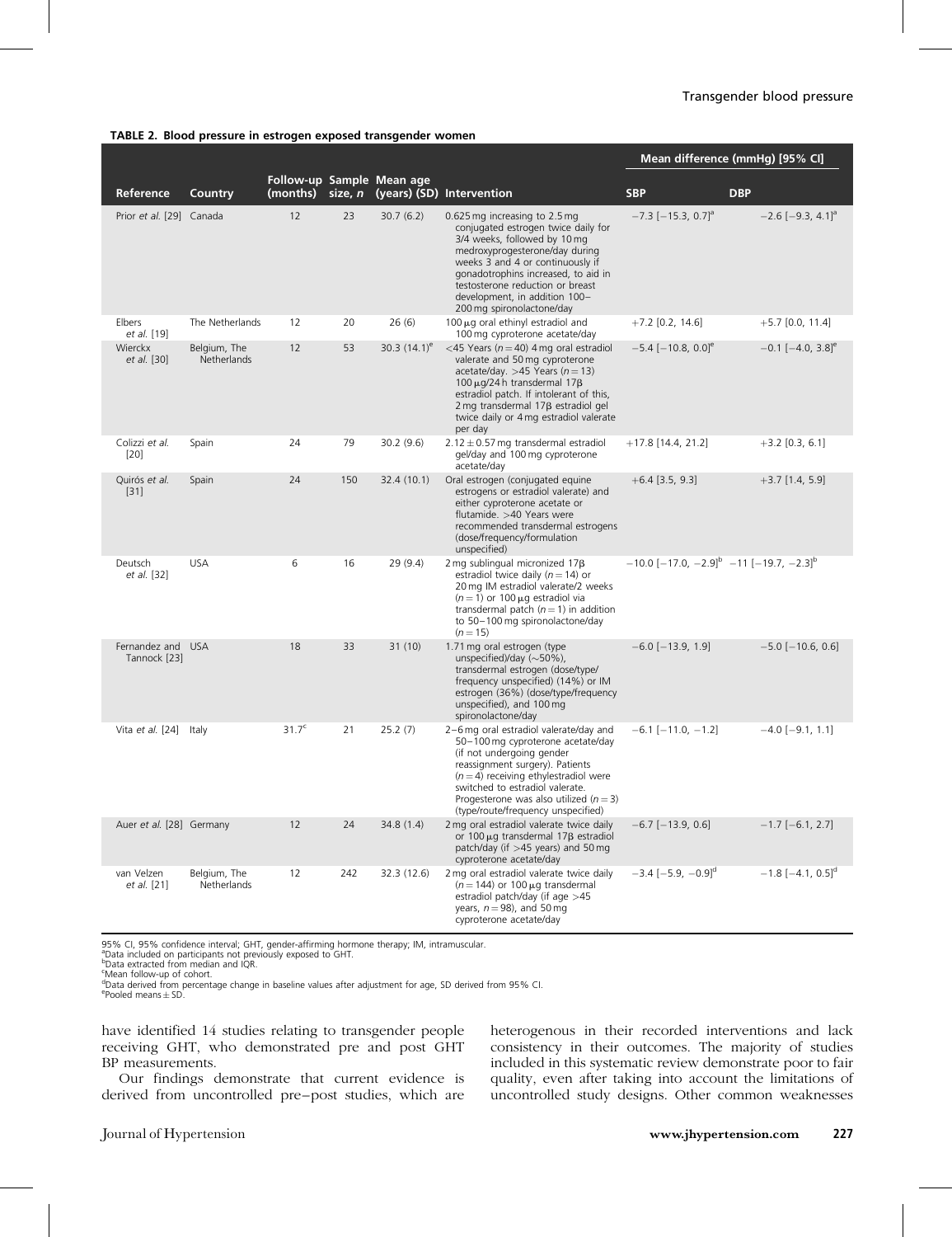| Reference                  | Q <sub>1</sub> | Q <sub>2</sub> | Q <sub>3</sub> | Q4 | Q <sub>5</sub> | Q <sub>6</sub> | Q7           | Q8        | Q <sub>9</sub> | Q10 | Q11 | Q12       | <b>Quality rating</b> |
|----------------------------|----------------|----------------|----------------|----|----------------|----------------|--------------|-----------|----------------|-----|-----|-----------|-----------------------|
| Prior et al. [29]          | Y              | Y              | Υ              | Υ  | <b>NR</b>      | N              | N            | <b>NR</b> | Y              | Υ   | N.  | <b>NA</b> | Fair                  |
| Elbers et al. [19]         | Y              | Υ              | Y              | Υ  | <b>NR</b>      | Y              | Y            | <b>NR</b> | Y              | Υ   | N   | <b>NA</b> | Fair                  |
| Giltay et al. [22]         | Y              | Y              | Y              | Υ  | N              | N              | Y            | N.        | Y              | Y   | N.  | <b>NA</b> | Fair                  |
| Mueller et al. [25]        | Υ              | Y              | Y              | Υ  | <b>NR</b>      | Y              | N            | N         | Y              | Υ   | N.  | <b>NA</b> | Fair                  |
| Mueller et al. [27]        | Y              | Y              | Y              | Y  | <b>NR</b>      | Y              | $\mathsf{N}$ | N.        | Y              | Y   | N   | <b>NA</b> | Fair                  |
| Wierckx et al. [30]        | Υ              | Υ              | Υ              | Υ  | <b>NR</b>      | N              | N            | N         | Y              | Υ   | N.  | <b>NA</b> | Fair                  |
| Colizzi et al. [20]        | Y              | Y              | Y              | Y  | Y              | Y              | Y            | N.        | Y              | Y   | N   | <b>NA</b> | Good                  |
| Quirós et al. [31]         | Υ              | Υ              | $\checkmark$   | Υ  | Υ              | $\mathsf{N}$   | N            | N         | N              | Υ   | N   | <b>NA</b> | Fair                  |
| Deutsch et al. [32]        | Y              | Y              | Y              | Y  | <b>NR</b>      | $\mathsf{N}$   | Y            | N.        | Y              | Y   | N.  | <b>NA</b> | Fair                  |
| Fernandez and Tannock [23] | Υ              | Υ              | Y              | Υ  | <b>NR</b>      | N              | N            | N         | N              | Υ   | N   | <b>NA</b> | Poor                  |
| Vita et al. [24]           | Y              | Y              | Y              | Υ  | <b>NR</b>      | N              | Y            | N.        | Y              | Y   | N.  | <b>NA</b> | Fair                  |
| Auer et al. [28]           | Y              | Y              | $\checkmark$   | Υ  | <b>NR</b>      | N              | N            | N         | Y              | Υ   | N   | <b>NA</b> | Fair                  |
| Gava et al. [26]           | Y              | Y              | Y              | Υ  | <b>NR</b>      | N              | N            | N.        | Y              | Υ   | N.  | <b>NA</b> | Fair                  |
| van Velzen et al. [21]     | Υ              | Υ              | $\checkmark$   | Υ  | Υ              | N              | Y            | N         | N              | Υ   | N   | <b>NA</b> | Good                  |

TABLE 3. Quality assessment of studies assessing the effect of gender-affirming hormone therapy on blood pressure in transgender individuals

N, no; NA, not applicable; NR, not reported; Y, yes.

include short follow-up durations, lack of standardization in delivery of GHT and small sample sizes, thereby limiting their power. Only one study provided information regarding the device used to measure BP (Colin, BP-8800) [19]. However, this device has been demonstrated to exhibit inconsistent aberration patterns, thereby invalidating its use in clinical research [33]. Lastly a meta-analysis is not possible as such results lack independence and cannot discern between intraindividual and GHT effects [13].

A limitation of this systematic review is that it did not include cross-sectional assessments of the development of hypertension. Asscheman et al. [34] observed an increase in the crude incidence of hypertension in transgender women but not men, and no difference in hypertension standardized incidence ratio (defined as >160/95 mmHg) in either groups when compared with cisgender populations. Furthermore, self-reported hypertension in the Behavioral Risk Factor Surveillance System survey has been found to be no higher than cisgender populations [35]. Results from these studies are also derived from relatively small populations and rely on outdated or self-reported hypertension definitions, thereby limiting their utility.

As many as 390 adults per 100 000 of the US population identify as transgender and this marginalized group suffer from significant health disparities [3,36]. To enact better care and evidence-based guidance for this expanding population, the collection and reporting of good quality data are imperative [1]. Randomized controlled trials reduce bias and permit the examination of the causal inference of an

intervention, however, may not be permissible or ethical in this population [1]. However, the risk of bias inherent in the intrinsically weak evaluative quasiexperimental uncontrolled before–after design could be reduced by the introduction of cisgender controls (ideally both male and females per transgender individual) or an interrupted time series design, which would allow the intervention effect to be estimated accounting for the underlying trend [37]. Given the limited age groups that were assessed in these studies, research focusing on the interaction between advancing age and life-long GHT is also vital [38].

Furthermore, in line with recent guidance on BP assessment in clinic-based research, it is recommended that multiple BP readings be taken from a validated and calibrated BP device and averaged at each assessment [39]. Multiple visits with BP assessments are undertaken at baseline and during intervention follow-up, which would permit a simple interrupted time series design. The addition of ambulatory BP monitoring should be encouraged.

The majority of studies of transgender men receiving GHT did not demonstrate a significant change in BP, whereas both increases and decreases in SBP were observed in transgender women receiving hormone therapy. Mechanistically, estrogen promotes endotheliumdependent vasorelaxation via increasing nitric oxide bioavailability, expression and activation of endothelial nitric oxide synthase, increases in endothelium-derived hyperpolarizing factor and prostacyclin, and reductions in endothelin-1 [40–44]. Endothelium-independent vasodilation is

TABLE 4. Gaps in evidence and recommendations for future research

| <b>Research question</b>                                                                                            | Recommendations for future research                                                                                                                                                                                                                                                                                                   |
|---------------------------------------------------------------------------------------------------------------------|---------------------------------------------------------------------------------------------------------------------------------------------------------------------------------------------------------------------------------------------------------------------------------------------------------------------------------------|
| Does GHT alter the blood pressure of<br>transgender men and/or women?                                               | Interrupted time series or controlled cohort study measuring blood pressure before and after the introduction<br>of GHT using validated office or ideally ambulatory blood pressure recordings                                                                                                                                        |
| Are alterations in blood pressure associated<br>with increased cardiovascular risk in<br>transgender men and women? | Prospective longitudinal observational cohort study of transgender people for cardiovascular disease in relation<br>to components of blood pressure                                                                                                                                                                                   |
| Do blood pressure-lowering interventions<br>reduce cardiovascular risk in transgender<br>men and women?             | Randomized controlled study of transgender individuals with SBP > 130 mmHg to SBP targets of <120 mmHg<br>(intensive treatment) or less than 140 mmHg (standard treatment) with a primary composite outcome of<br>myocardial infarction, other acute coronary syndromes, stroke, heart failure or death from cardiovascular<br>causes |
|                                                                                                                     |                                                                                                                                                                                                                                                                                                                                       |

GHT, gender-affirming hormone therapy.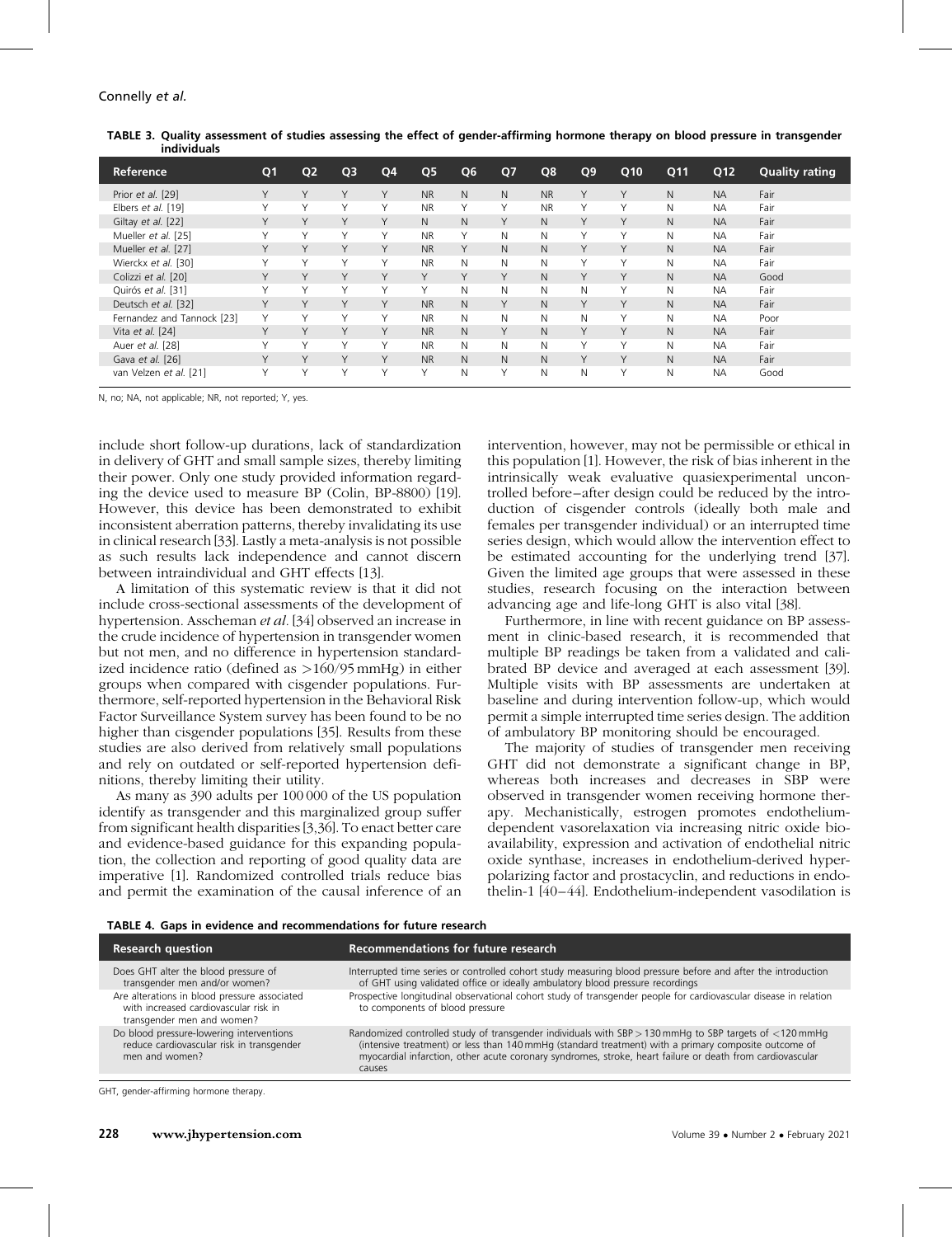achieved by modulation calcium flux in the vascular smooth muscle cells (VSMCs) [45]. Conversely, testosterone may facilitate either vasodilatation or vasoconstriction via endothelium-independent inhibition of voltage-operated calcium channels and activation of potassium channels in VSMCs, and enhancing thromboxane A2-mediated and endothelin-1-mediated vasoconstriction, respectively [46,47]. Importantly, sex hormones may also indirectly modulate vasodynamic pathways such as the renin–angiotensin–aldosterone system [48–50]. The putative relationship between estrogen and elevated BP in transgender women may highlight fundamental gaps in our understanding of the vasoconstrictive properties of this sex hormone.

However, due to the limited quality of the of the studies included in this review, there is insufficient data to determine meaningful conclusions regarding the effect of estrogen or testosterone-based GHT on the SBP or DBPs of transgender individuals or advise clinically on this matter. More robust research is required (Table 4) to determine whether GHT mediates alterations in BP of transgender individuals, whether this change is associated with increased cardiovascular risk, and if such risk exists, what interventions can be undertaken to improve the health of transgender people.

## ACKNOWLEDGEMENTS

Previous presentations: Neither the whole work nor part of the work presented in this article has been previously presented.

The current work was supported by the British Heart Foundation (Centre of Research Excellence Awards RE/13/ 5/30177 and RE/18/6/34217).

## Conflicts of interest

There are no conflicts of interest.

## REFERENCES

- 1. T'Sjoen G, Arcelus J, Gooren L, Klink DT, Tangpricha V. Endocrinology of transgender medicine. Endocr Rev 2019; 40:97–117.
- 2. Arcelus J, Bouman WP, Van Den Noortgate W, Claes L, Witcomb G, Fernandez-Aranda F. Systematic review and meta-analysis of prevalence studies in transsexualism. Eur Psychiatry 2015; 30:807–815.
- 3. Meerwijk EL, Sevelius JM. Transgender population size in the United States: a meta-regression of population-based probability samples. Am J Public Health 2017; 107:e1–e8.
- 4. Thomson RM, Katikireddi SV. Improving the health of trans people: the need for good data. Lancet Public Health 2019; 4:e369–e370.
- 5. Irwig MS. Cardiovascular health in transgender people. Rev Endocr Metab Disord 2018; 19:243–251.
- 6. Streed CG, Harfouch O, Marvel F, Blumenthal RS, Martin SS, Mukherjee M. Cardiovascular disease among transgender adults receiving hormone therapy: a narrative review. Ann Intern Med 2017; 167:256– 267.
- 7. Connelly PJ, Marie Freel E, Perry C, Ewan J, Touyz RM, Currie G, et al. Gender-affirming hormone therapy, vascular health and cardiovascular disease in transgender adults. Hypertension 2019; 74:1266–1274.
- 8. Hembree WC, Cohen-Kettenis PT, Gooren L, Hannema SE, Meyer WJ, Murad MH, et al. Endocrine treatment of gender-dysphoric/genderincongruent persons: an endocrine society clinical practice guideline. J Clin Endocrinol Metab 2017; 102:3869–3903.
- 9. Coleman E, Bockting W, Botzer M, Cohen-Kettenis P, DeCuypere G, Feldman J, et al. Standards of care for the health of transsexual, transgender, and gender-nonconforming people, version 7. Int J Transgend 2012; 13:165–232.
- 10. Moher D, Liberati A, Tetzlaff J, Altman DG. Preferred Reporting Items for Systematic Reviews and meta-analyses: the PRISMA statement. J Clin Epidemiol 2009; 62:1006–1012.
- 11. NIH National Heart, Lung, and Blood Institute. Study quality assessment tools: quality assessment tool for before-after (pre-post) studies with no control group. [https://www.nhlbi.nih.gov/health-topics/](https://www.nhlbi.nih.gov/health-topics/study-quality-assessment-tools) [study-quality-assessment-tools](https://www.nhlbi.nih.gov/health-topics/study-quality-assessment-tools). [Accessed 4 August 2020]
- 12. Cohen J. A coefficient of agreement for nominal scales. Educ Psychol Meas 1960; 20:37–46.
- 13. Cuijpers P, Weitz E, Cristea IA, Twisk J. Prepost effect sizes should be avoided in meta-analyses. Epidemiol Psychiatr Sci 2017; 26:364–368.
- 14. Angus L, Leemaqz S, Ooi O, Cundill P, Silberstein N, Locke P, et al. Cyproterone acetate or spironolactone in lowering testosterone concentrations for transgender individuals receiving oestradiol therapy. Endocr Connect 2019; 8:935–940.
- 15. Stoffers IE, de Vries MC, Hannema SE. Physical changes, laboratory parameters, and bone mineral density during testosterone treatment in adolescents with gender dysphoria. J Sex Med 2019; 16:1459–1468.
- 16. Olson-Kennedy J, Okonta V, Clark LF, Belzer M. Physiologic response to gender-affirming hormones among transgender youth. J Adolesc Health 2018; 62:397–401.
- 17. Jarin J, Pine-Twaddell E, Trotman G, Stevens J, Conard LA, Tefera E, et al. Cross-sex hormones and metabolic parameters in adolescents with gender dysphoria. Pediatrics 2017; 139:e20163173.
- 18. Hannema SE, Schagen SEE, Cohen-Kettenis PT, Delemarre-van de Waal HA. Efficacy and safety of pubertal induction using 17ß-estradiol in transgirls. J Clin Endocrinol Metab 2017; 102:2356–2363.
- 19. Elbers J, Giltay E, Teerlink T, Scheffer P, Asscheman H, Seidell J, et al. Effects of sex steroid on components of the insulin resistance syndrome in transsexual subjects. Clin Endocrinol 2003; 58:562–571.
- 20. Colizzi M, Costa R, Scaramuzzi F, Palumbo C, Tyropani M, Pace V, et al. Concomitant psychiatric problems and hormonal treatment induced metabolic syndrome in gender dysphoria individuals: a 2 year followup study. J Psychosom Res 2015; 78:399–406.
- 21. van Velzen DM, Paldino A, Klaver M, Nota NM, Defreyne J, Hovingh GK, et al. Cardiometabolic effects of testosterone in transmen and estrogen plus cyproterone acetate in transwomen. J Clin Endocrinol Metab 2019; 104:1937–1947.
- 22. Giltay EJ, Toorians AW, Sarabjitsingh AR, de Vries NA, Gooren LJG. Established risk factors for coronary heart disease are unrelated to androgen-induced baldness in female-to-male transsexuals. J Endocrinol 2004; 180:107–112.
- 23. Fernandez JD, Tannock LR. Metabolic effects of hormone therapy in transgender patients. Endocr Pract 2016; 22:383–388.
- 24. Vita R, Settineri S, Liotta M, Benvenga S, Trimarchi F. Changes in hormonal and metabolic parameters in transgender subjects on crosssex hormone therapy: a cohort study. Maturitas 2018; 107:92–96.
- 25. Mueller A, Kiesewetter F, Binder H, Beckmann MW, Dittrich R. Longterm administration of testosterone undecanoate every 3 months for testosterone supplementation in female-to-male transsexuals. J Clin Endocrinol Metab 2007; 92:3470–3475.
- 26. Gava G, Mancini I, Cerpolini S, Baldassarre M, Seracchioli R, Meriggiola MC. Testosterone undecanoate and testosterone enanthate injections are both effective and safe in transmen over 5 years of administration. Clin Endocrinol (Oxf) 2018; 89:878–886.
- 27. Mueller A, Haeberle L, Zollver H, Claassen T, Kronawitter D, Oppelt PG, et al. Effects of intramuscular testosterone undecanoate on body composition and bone mineral density in female-to-male transsexuals. J Sex Med 2010; 7:3190–3198.
- 28. Auer MK, Ebert T, Pietzner M, Defreyne J, Fuss J, Stalla GK, et al. Effects of sex hormone treatment on the metabolic syndrome in transgender individuals: focus on metabolic cytokines. J Clin Endocrinol Metab 2018; 103:790–802.
- 29. Prior JC, Vigna YM, Watson D. Spironolactone with physiological female steroids for presurgical therapy of male-to-female transsexualism. Arch Sex Behav 1989; 18:49–57.
- 30. Wierckx K, Van Caenegem E, Schreiner T, Haraldsen I, Fisher A, Toye K, et al. Cross-sex hormone therapy in trans persons is safe and effective at short-time follow-up: results from the European network for the investigation of gender incongruence. J Sex Med 2014; 11:1999–2011.
- 31. Quirós C, Patrascioiu I, Mora M, Aranda GB, Hanzu FA, Gómez-Gil E, et al. Effect of cross-sex hormone treatment on cardiovascular risk factors in transsexual individuals. Experience in a specialized unit in Catalonia. Endocrinol Nutr 2015; 62:210–216.